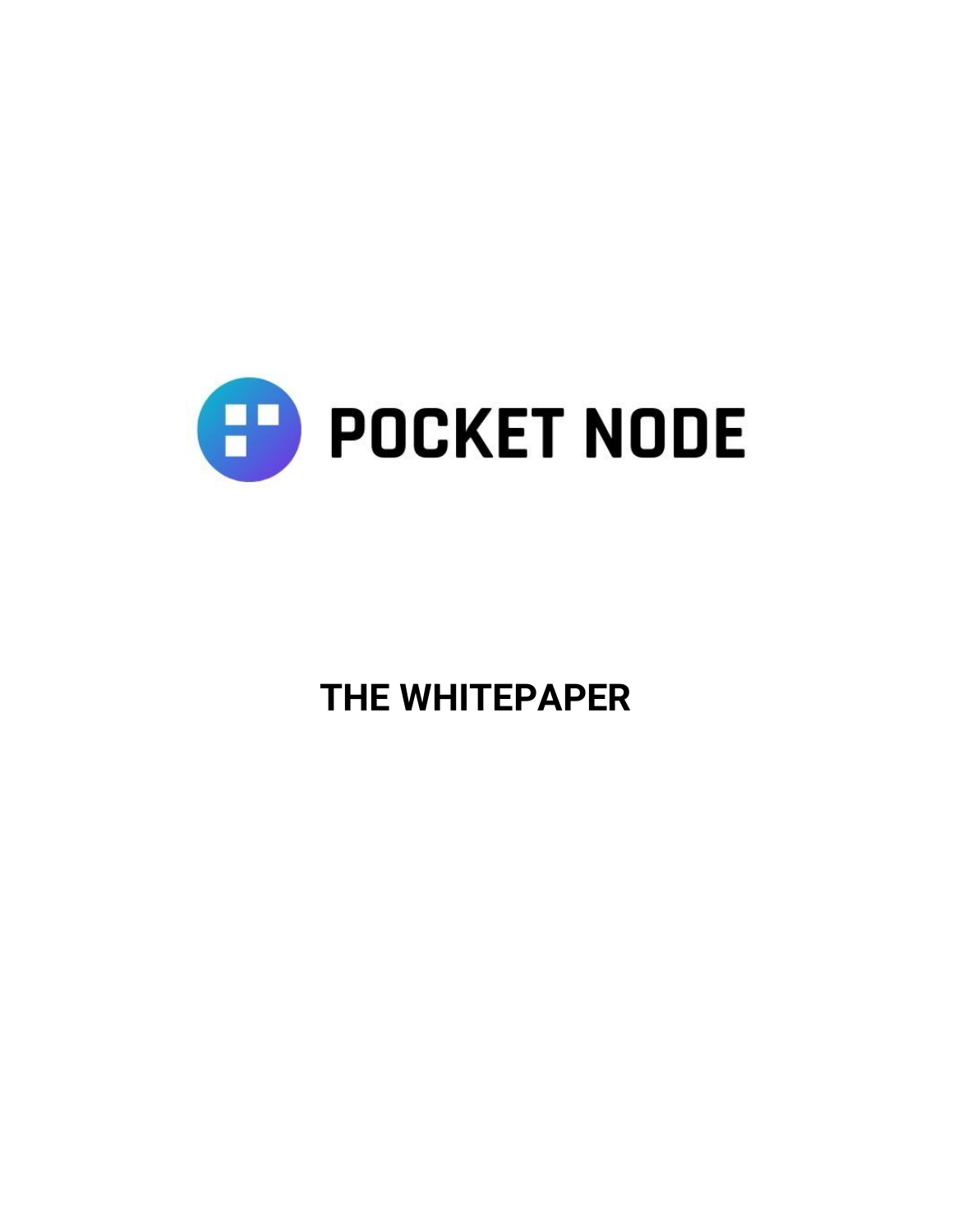## **Introduction**

Since Bitcoin's inception more than ten years ago, cryptocurrencies have evolved dramatically. Proof of work evolved into proof of stake and now hybrid models are all over. For those accustomed to the advanced tech aspects of blockchain, proof of work and proof of stake was common knowledge. For those unaware about coding or blockchain architecture proof of work and stake were foreign languages.

Masternodes fall into the category of Proof of Stake cryptocurrencies. Blockchain and crypto are about mass adoption but the biggest issue plaguing the space is the lack of platforms facilitating mass adoption. Pocket Node set out to change this, the team desires to make mass adoption easy for all users. To achieve our dream the Pocket Node application was not only planned but created.

## **Pocket Node**

Pocket Node is a one-click masternode solution for a plethora of coins. The first round of coins were listed at no cost to their actual communities with over ten listings already taking place. The premise behind Pocket Node was to build an easy to use solution for masternode staking for all the communities simultaneously.

Think a mobile wallet meets a masternode platform. Currently, there are no mobile masternode solutions to deploy multiple coins, especially multiple different masternodes from the same mobile platform.

We have solved this issue by incorporating many masternode coins (including Dash, PIVX, ION, RPD, etc.) into a mobile wallet that allows for a one-click masternode setup.

Currently, the biggest issue with masternode coins, is the user's inability to set up the actual masternode. We removed this difficulty by creating the "1-click" functionality.

Incorporating one-click functionality with a plethora of coins will allow us to penetrate the communities of ten+ cryptocurrencies without requiring funds from any of the communities for our platform build.

This will allow community members who have been struggling to set up masternodes with ease. This cannot be understated enough, as the biggest issue with masternode coins is the deployment of the masternode.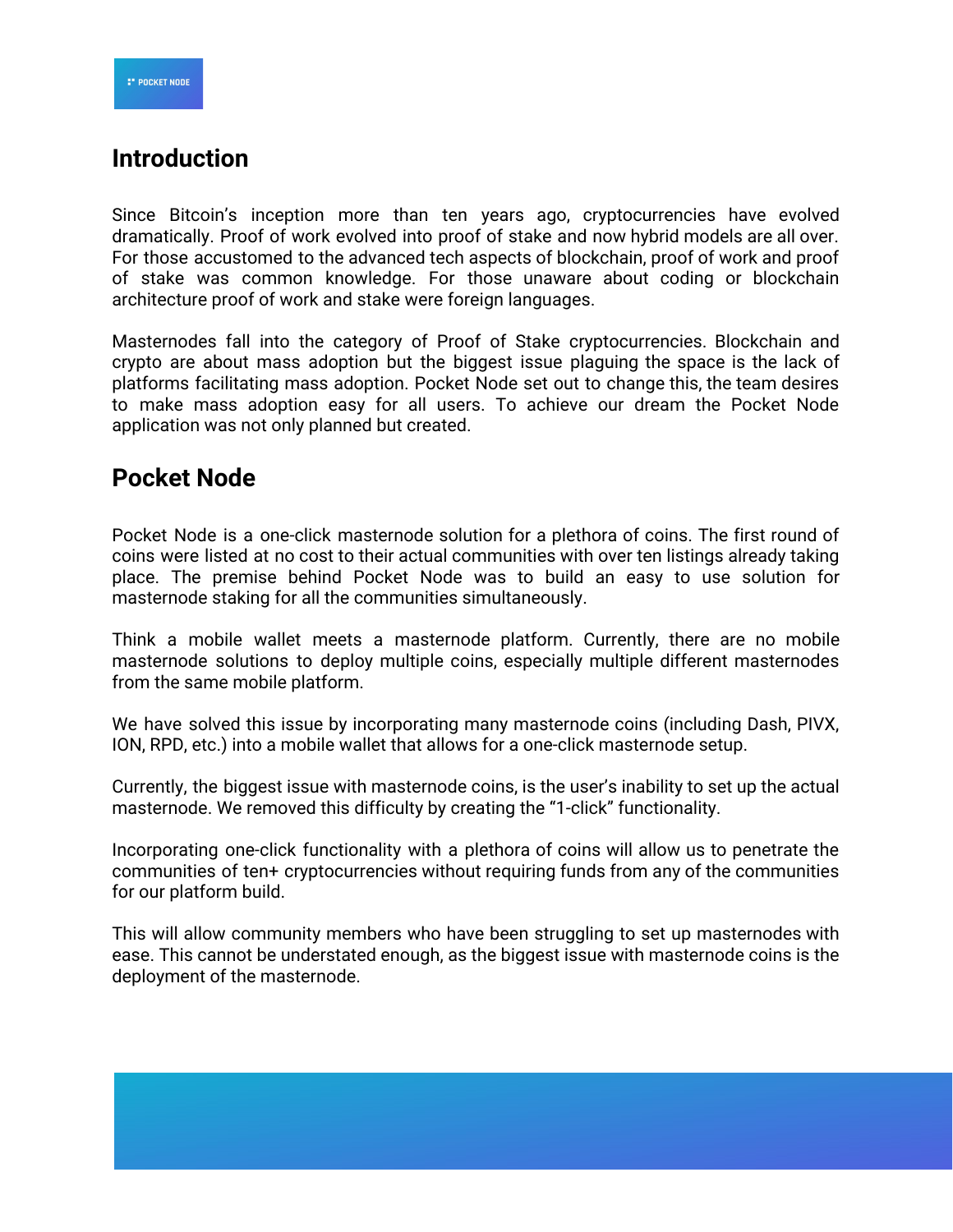We've made deployment as simple as click a button, we've incorporated over ten coins into our wallet at absolutely no cost to the dev teams of the projects, and have the Android application live with iOS pending approval.

We are awaiting license and are registered out of Estonia as a cryptocurrency wallet business, meaning users have full protections of E.U. laws and do not have to worry as they would with many wallets and masternode solutions online.

The problems that plagued masternode coins we decided to solve at no cost to the community, and Pocket Node did it for many masternode communities, not just one.

Following the launch of the Pocket Node platform, we plan to attain a massive user base by appealing to over ten masternode coin communities. Once this occurs we will launch the NODE token allowing users to pay their daily fees using NODE tokens, instead of paying via Bitcoin or credit card.

The NODE token will be the internal token of the PocketNode platform (which is live) and will decrease user's monthly costs by holding, and paying in the native NODE token.

#### **What is a Masternode?**

A masternode is a 'staking' method used to earn a return on a specific cryptocurrency. There can also be built in methods to vote and partake in community measures. The collateral required and percentage earned vary between coins. As the number of masternodes fluctuate on any blockchain's network the ROI can be impacted positively or negatively.

Masternodes have become an increasingly popular alternative to mining as users do not need expensive hardware or the skills associated with setting up mining equipment. However, masternodes have their own faults. They need their own servers, constant maintenance, and collateral ownership of cryptocurrencies.

The collateral ownership was the easy part. Logging onto an exchange to buy X amount of a specific coin. The bigger issue was how to set up a masternode? The coding, the maintenance, the servers were overwhelming to the majority of users and adopters of cryptocurrency.

This is where Pocket Node prevails. The 'difficult' part of the masternode process is streamlined into a one click process. Making masternodes adoptable for any user wishing to collect the collateral.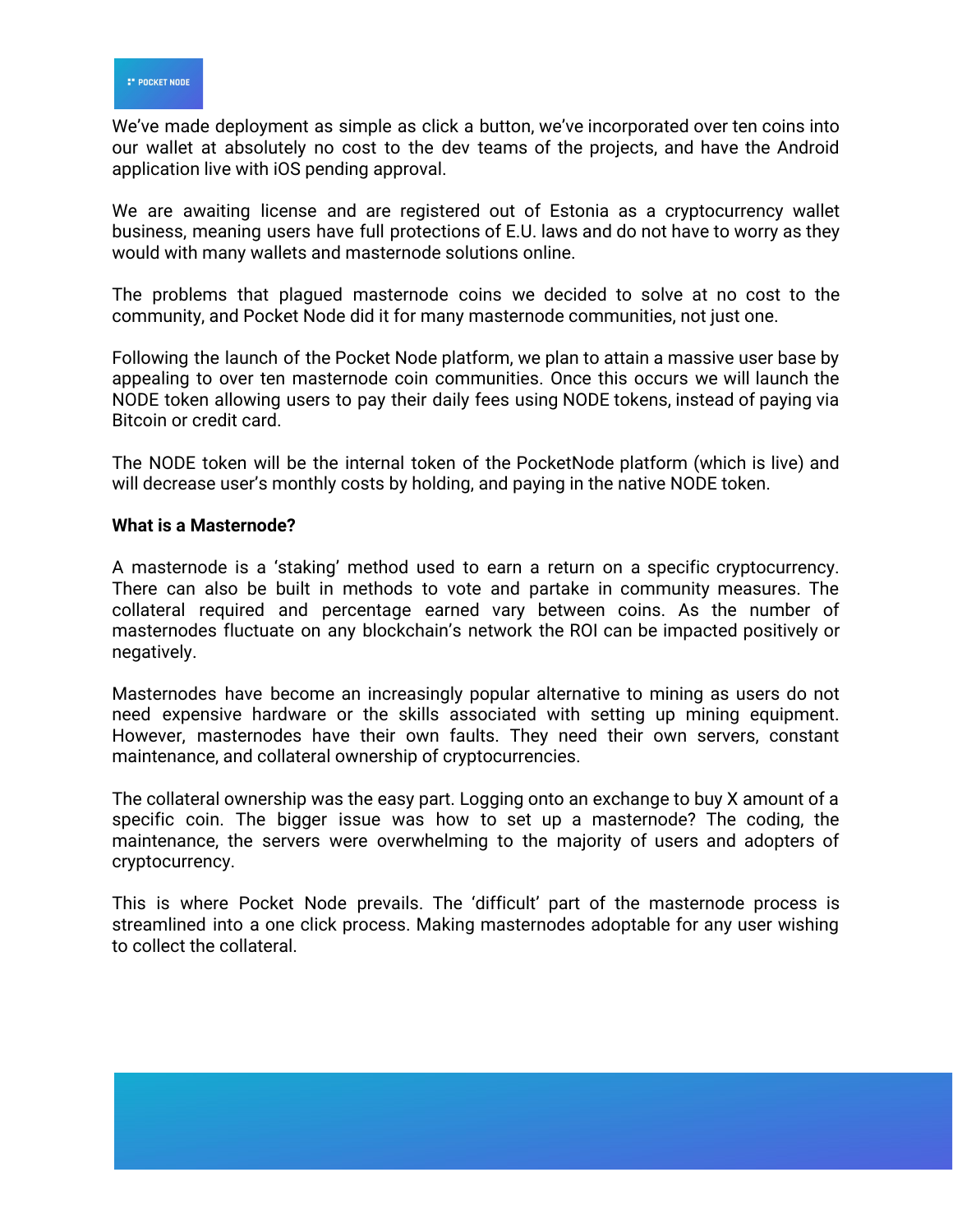#### **NODE Token Metrics**

NODE Token has been launched on the Binance Chain as a BEP-2. Binance Chain was selected due to its security, ease of use, technological superiority and significant developers moving toward it.

The purpose of the NODE token is to be used internally on the Pocket Node application and any other future platforms built by the Pocket Node team. By using the token on Pocket Node users will save themselves 30% on the monthly fees of masternodes. These savings will drive demand and the desire to acquire both masternode coins and the NODE token.

Initially, 100 Million NODE tokens were sold at a valuation of \$0.01 each, valuing the raise at \$1 million. The measure primarily ensured token distribution amongst interested market participants and created a liquid market that precedes trading activities.

There will be two billion tokens minted on the Binance Chain with 50% locked for a six-month period. The remaining 1 billion will be released incrementally as funds are needed for future development with no more than 20% to be released in the 1 $\mathrm{^{st}}$  month of trading.

The initial listing price for NODE is pegged at \$0.01 - same as presale price.

The token distribution will be as follows: 30% to fund future development, 20% available for immediate trading, 20% for Founders, 10% for an airdrop/trading competition, 10% for team members 5% for a community and bounty program, and 5% for advertising Pocket Node.

This distribution will allow the team to distribute funds to all important members that have taken part in the build of Pocket Node while also insuring a long future for Pocket Node. Integrating the masses into the blockchain and cryptocurrency space cannot happen over-night.

Projects that come and go in the short term without a long term plan have no business being in the space. Pocket Node has set up its token distribution metrics with a live platform ensuring users can spend their NODE immediately while facilitating the adoption of tens of other masternode related cryptocurrencies.

Most projects wait months if not years for their tokens to have any utility. The second NODE goes live it will have utility as the Pocket Node platform is already live with users on Android devices. As iOS users are on-boarded along with more coins the utility and demand for the NODE token will likely increase.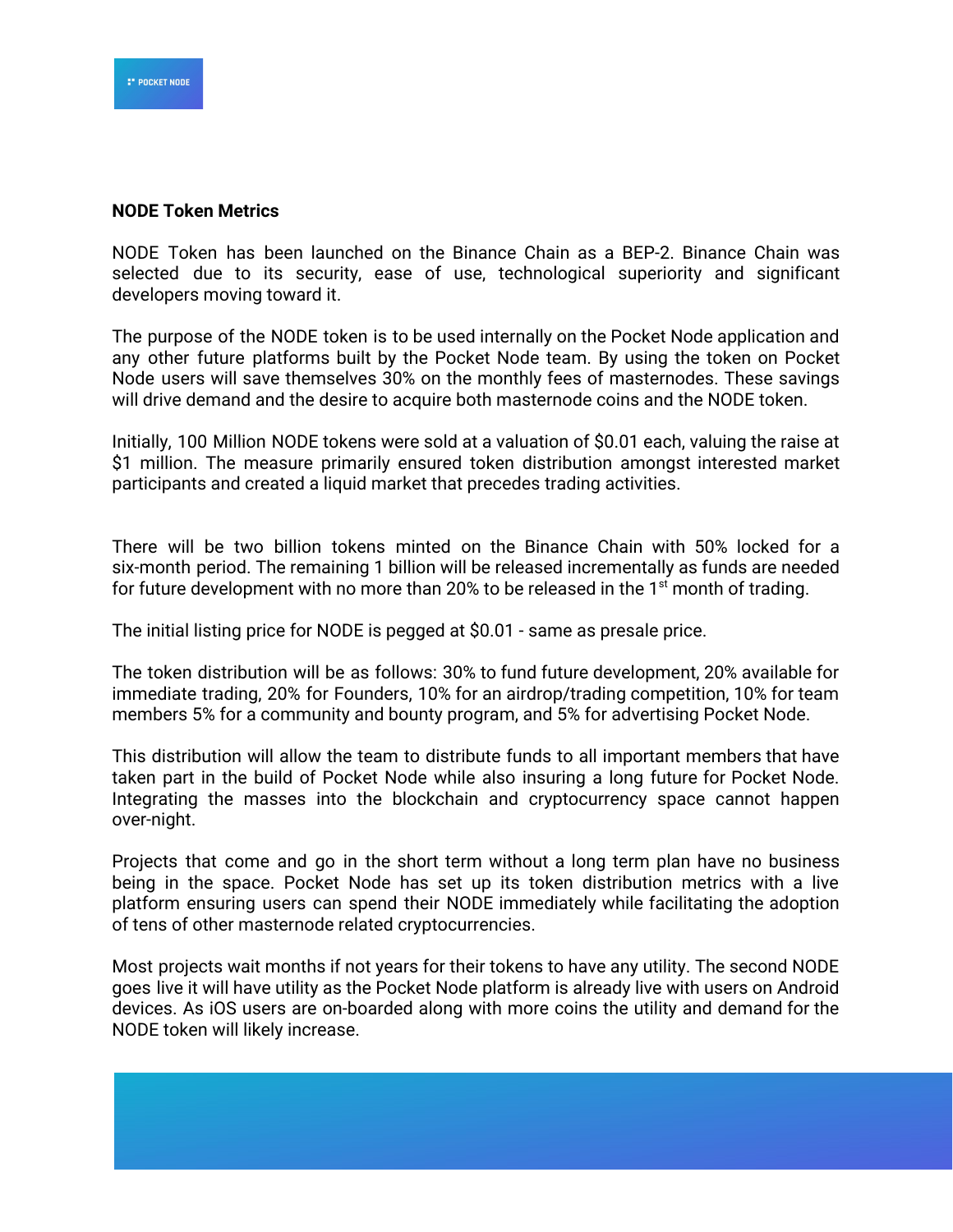

## **Conclusion**

Pocket Node makes masternodes easy for all individuals. Ease of use drives adoption and the goal of Pocket Node and the NODE token is to drive mass adoption of those interested in proof of stake. The NODE token adds benefits to users interested in masternodes by reducing their monthly costs of staking while also working as an internal currency in the Pocket Node platform, and any future platforms.

Many tokens are released long before projects even commence. The NODE token is being launched after Pocket Node, a mobile staking masternode platform that is already live. Pocket Node wishes to allow any user wanting to stake the ability to do so. The NODE token allows those same users to do it for a fraction of the cost.

Pocket Node is already live on Android with 10+ cryptocurrencies. The iOS version is complete and pending Apple approval. The team is in contact with a  $2<sup>nd</sup>$  round of coins to list and continues to spread cryptocurrency awareness. The most convenient 1-click masternode solution is here, and the NODE token is providing a huge discount to those users.